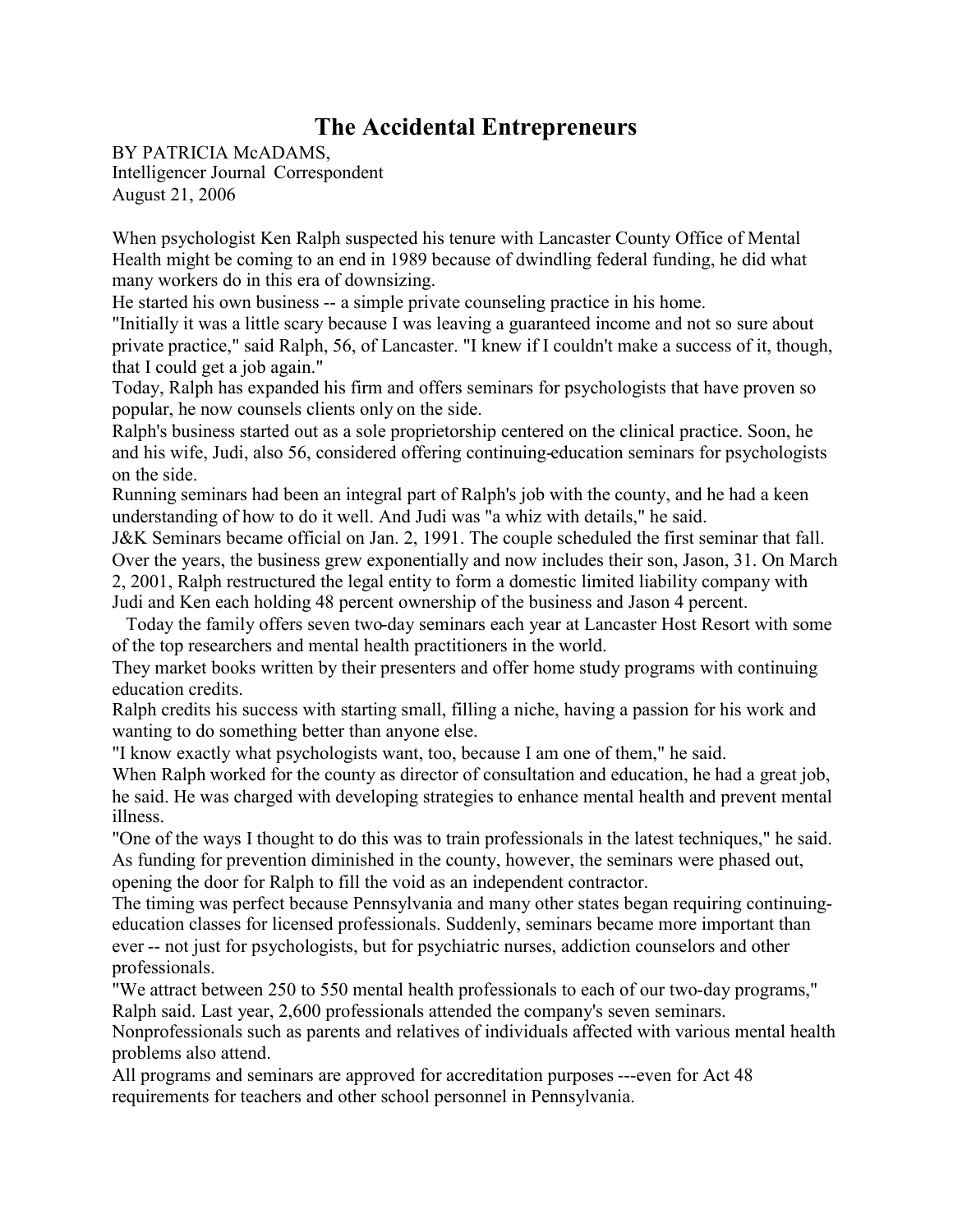While J&K Seminars has no employees and no wages to pay, the business requires a considerable investment up front to prepare for each seminar.

"We take \$10,000 to \$15,000 out of pocket for each meeting," Ralph said. This investment, for example, covers printing and postage for up to 65,000 brochures to advertise each event.

"The hardest seminar to do is the first one," Ralph said. "You build on that. It's like a computer program. After the basic part has been tested, then you add to it."

J&K Seminars has been adding ever since.

First the company added more seminars each year. Then came book sales, then audiotaping of seminars. Finally, J&K added home study courses.

Ralph would not have gone in this direction were it not for his son, who works as a research assistant to a neuropsychologist at Carnegie Mellon University in Pittsburgh.

Jason is interested in the Internet and oversees the fulfillment of their home study mail order business.

According to Ralph, Jason and his wife, Lauren, developed the Web site.

"We sold 500 home-study packages last year and expect sales of about 1,200 this year," he said. Ralph appreciates the opportunity to pass on important research to his professional colleagues because things are different now than they were 30 years ago.

There is so much new information on attention deficit hyperactivity disorder (ADHD), bipolar illness and psychopharmacology, in particular.

"Clinicians are getting better with different kinds of treatments, so it is very exciting," he said. "It makes it seem like the dark ages when I graduated (from college)."

"In part, however, it is frustrating to know how little of this information gets out into the community of providers -- especially into the schools, where you have teachers who don't believe there is such a thing as ADHD."

Ralph said some teachers think ADHD students are just lazy when, in fact, considerable research has demonstrated a clear genetic difference in the brains of these individuals.

While having a family business may seem ideal to some couples, others may be aghast at the thought of spending every waking hour with one's spouse.

Ralph said he and Judi could be together all the time, however, because they know how to communicate, especially when there is a conflict.

"It's a good thing I'm a psychologist," he said, laughing, adding that many couples don't know how to talk on an equal level. "With many couples, one is up and one is down -- which messes up intimacy.

"I have many strengths and interests, and Judi has her strengths and interests, so it works well for us. We are really lucky."

Judi, a lab technician by profession, agreed.

"I enjoy working with my husband because he is really easy to get along with. We have lots of laughs and lots of fun. I think we are closer as a couple because we spend so much time together."

The downside of so much togetherness, Judi fears, is that if anything were to happen to change their situation, the loneliness would be amplified.

Ralph delights in he and Judi being free to make their own decisions. They have an advisory board with representatives from various professions that meets twice a year, "but ultimately every decision is Judi's and mine."